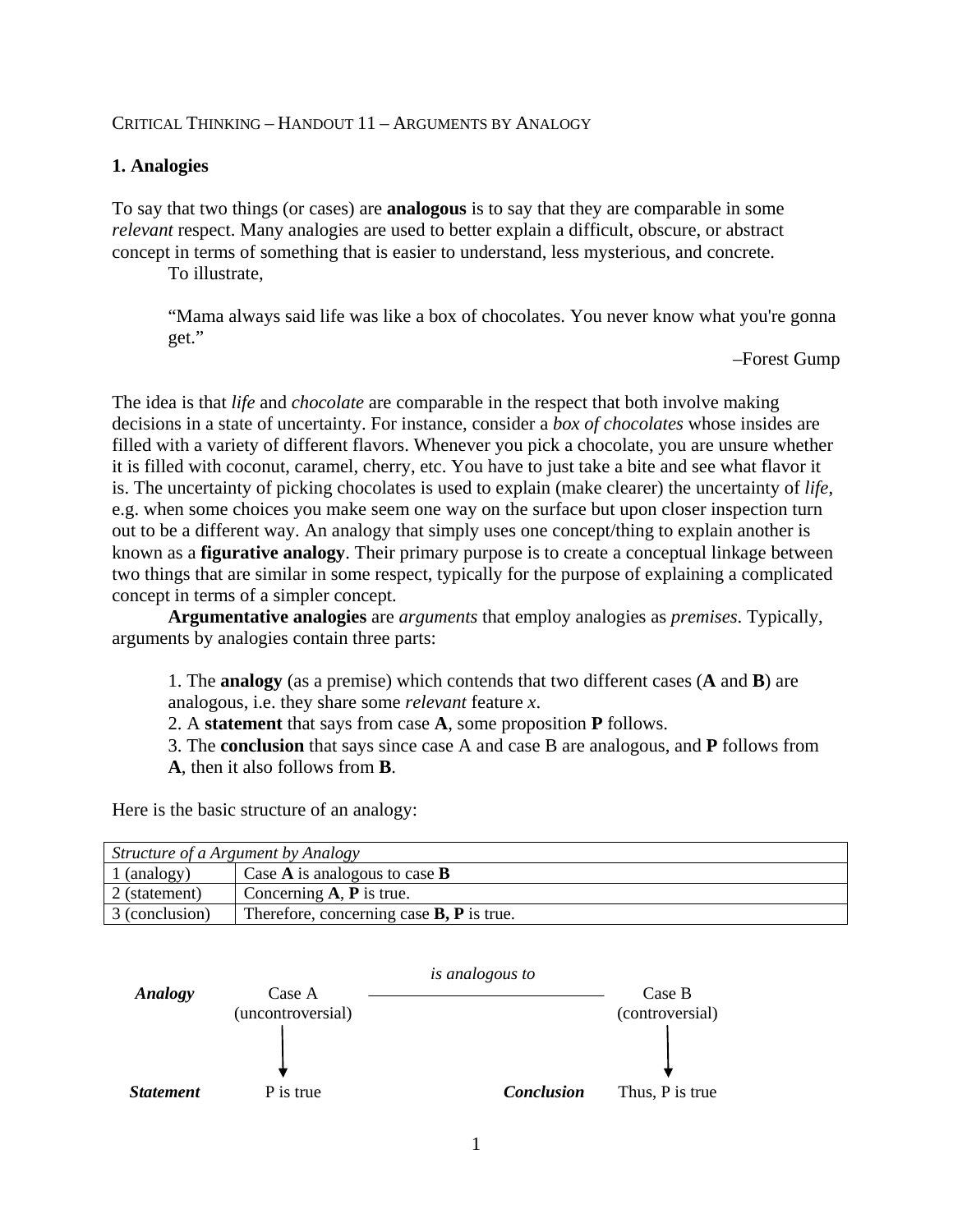To put this somewhat differently:

| Structure of a Argument by Analogy |                                                                          |  |
|------------------------------------|--------------------------------------------------------------------------|--|
| 1 (analogy)                        | Case $A$ is <i>relevantly like</i> case $B$                              |  |
| 2 (statement)                      | Concerning $A$ , you think that $P$ is true.                             |  |
| 3 (conclusion)                     | Therefore, concerning case $B$ , you should also think that $P$ is true. |  |

To illustrate:

| A Simple Argument by Analogy |                                                                                  |
|------------------------------|----------------------------------------------------------------------------------|
| $\vert$ 1 (analogy)          | Water is analogous to wine.                                                      |
| $\vert$ 2 (statement)        | If you carelessly step on a floor with water on it, you will slip.               |
|                              | 3 (conclusion) If you carelessly step on a floor with wine on it, you will slip. |

There are two major types of arguments by analogy: deductive arguments by analogy and inductive arguments by analogy.

## **2. Deductive Arguments by Analogy**

A **deductive argument by analogy** is a deductively valid argument that contains an analogy as one of its premises. Earlier we said that an argument by analogy contains three components: (1) the *analogy* between two cases A and B, (2) a *statement* **P** follows in case A, and (3) the *conclusion* that **P** follows from case B. However, there are two key additions to this three part analysis.

First, we said that arguments by analogy contain an **analogy** (as a premise) which contends that two different cases (**A** and **B**) are analogous, i.e. they share some *relevant* feature *x*. Many arguments by analogy, however, do not specify what *specific relevant feature x* that **A** and **B** share. That is, they do not specify exactly how **A** and **B** are analogous. Thus, in order to analyze arguments by analogy, we add a fourth feature (1a), which is an **explanation of the analogy**.

| Structure of a Deductive Argument by Analogy |                                                                           |
|----------------------------------------------|---------------------------------------------------------------------------|
| $1$ (analogy)                                | Case $A$ is analogous to case $B$                                         |
| la (explained)                               | Typically Unstated: A and <b>B</b> share some specific relevant feature x |
| 2 (statement)                                | Concerning $A$ , $P$ is true.                                             |
| 3 (conclusion)                               | Therefore, concerning case $B$ , $P$ is also true.                        |

Second, in order for the argument by analogy to be *deductive valid*, we need a principle that makes it such that if the premises were true, the conclusion must be true. Without this principle, it would be possible for the premises to be true and conclusion false. For consider that it is possible for **A** and **B** to share a similar feature x, for **P** to be true in A, yet for **P** to be false in **B.** 

| Structure of a Deductive Argument by Analogy |                                                                       |
|----------------------------------------------|-----------------------------------------------------------------------|
| $\vert$ 1 (analogy)                          | Dogs are analogous to cats                                            |
| 1a (explained)                               | Both share feature x, where $x =$ furriness. That is, both are furry. |
| $\vert$ 2 (statement)                        | Dogs bark.                                                            |
| 3 (conclusion)                               | Therefore, cats bark.                                                 |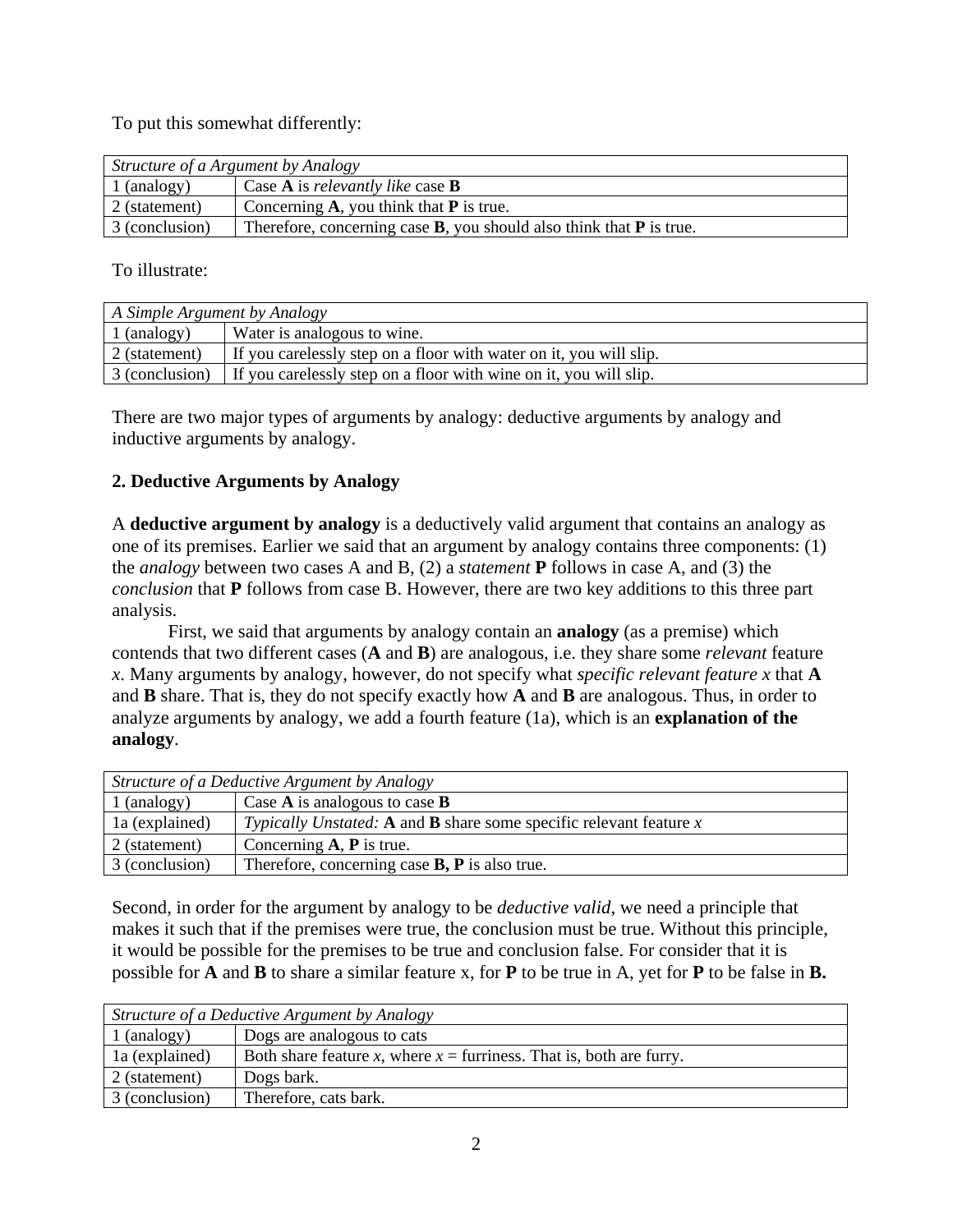The argument is clearly invalid since it is possible for (1), (1a), and (2) to be true and (3) false. Thus, what a deductive argument by analogy requires is a **principle that makes the argument valid** (2a). This is a principle asserts that **P** is true for *anything* that has some specific relevant feature *x*.

| Full Structure of a Deductive Argument by Analogy |                                                                                          |
|---------------------------------------------------|------------------------------------------------------------------------------------------|
| 1 (analogy)                                       | Case $A$ is analogous to case $B$                                                        |
| la (explained)                                    | Typically Unstated: A and B share some specific relevant feature x, where $x =$ [insert] |
|                                                   | property $A$ and $B$ share]                                                              |
| 2 (statement)                                     | Concerning $A$ , $P$ is true.                                                            |
| 2a (principle)                                    | For any case that has feature $x$ , <b>P</b> is true.                                    |
| 3 (conclusion)                                    | Therefore, concerning case $B$ , $P$ is also true.                                       |

To illustrate using the cat/dog example:

| Structure of a Deductive Argument by Analogy |                                                                       |
|----------------------------------------------|-----------------------------------------------------------------------|
| $1$ (analogy)                                | Dogs are analogous to cats                                            |
| la (explained)                               | Both share feature x, where $x =$ furriness. That is, both are furry. |
| 2 (statement)                                | Dogs bark.                                                            |
| 2a (principle)                               | Anything that is furry, barks.                                        |
| 3 (conclusion)                               | Therefore, cats bark.                                                 |

To illustrate using the water/wine example:

| Full Example of a Deductive Argument by Analogy |                                                                                        |
|-------------------------------------------------|----------------------------------------------------------------------------------------|
| $1$ (analogy)                                   | Water is analogous to wine.                                                            |
| la (explained)                                  | Water and wine share the specific property of being liquids                            |
| 2 (statement)                                   | Concerning water, if you carelessly step on a floor with water on it, you will slip.   |
| 2a (principle)                                  | For all liquids, if you carelessly step on a floor with a liquid on it, you will slip. |
| 3 (conclusion)                                  | Therefore, if you carelessly step on a floor with wine on it, you will slip.           |

The argument is now deductively valid for if the premises are true, then the conclusion must be true. None of this is to say that the premises or conclusion *are* (in fact) true, just that *if* they were true, then the conclusion also would be true.

Let's consider the example from pp.165-168 of Waller. Plugging a number of the statements into the above structure, we get the following:

| Example #2 of a Deductive Argument by Analogy, see pp.165-168 |                                                                                        |
|---------------------------------------------------------------|----------------------------------------------------------------------------------------|
| 1 (analogy)                                                   |                                                                                        |
| la (explained)                                                |                                                                                        |
| 2 (statement)                                                 | It is wrong for intelligent aliens to inflict pain on us by raising us for food.       |
| 2a (principle)                                                |                                                                                        |
| 3 (conclusion)                                                | Therefore, it is wrong to inflict pain on animals just because we are more intelligent |
|                                                               | than they are.                                                                         |

The rest of the argument remains unstated and so it is necessary to make a few hypotheses about what is being assumed. First, begin with the analogy and its explanation: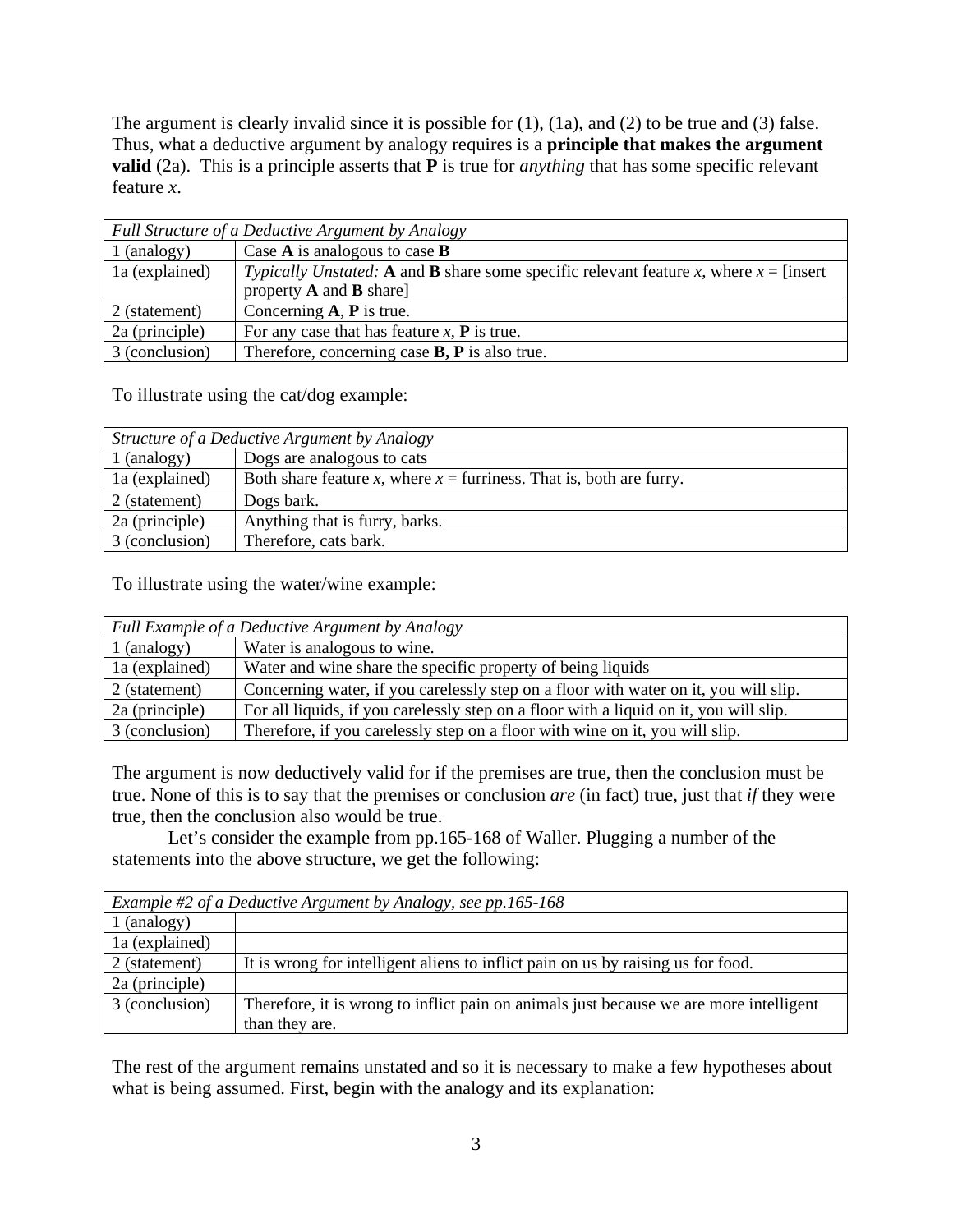| Example #2 of a Deductive Argument by Analogy, see pp.165-168 |                                                                                           |  |
|---------------------------------------------------------------|-------------------------------------------------------------------------------------------|--|
| $1$ (analogy)                                                 | Humans eating animals (e.g. cows) is analogous to aliens eating humans.                   |  |
| 1a (explained)                                                | The case of humans eating animals and aliens eating humans share a relevantly similar     |  |
|                                                               | feature x, where $x =$ using greater intelligence to justify inflicting pain (and raising |  |
|                                                               | them for food) on another being.                                                          |  |
| 2 (statement)                                                 | It is wrong for intelligent aliens to inflict pain on us by raising us for food.          |  |
| 2a (principle)                                                |                                                                                           |  |
| 3 (conclusion)                                                | Therefore, it is wrong to inflict pain on animals just because we are more intelligent    |  |
|                                                               | than they are.                                                                            |  |

Finally, we need to specify the *principle* that says every case where a more intelligent creature justifies inflicting pain (and raising them for food) on a less intelligent creature on the basis of having greater intelligence.

| Example #2 of a Deductive Argument by Analogy, see pp.165-168 |                                                                                           |
|---------------------------------------------------------------|-------------------------------------------------------------------------------------------|
| $1$ (analogy)                                                 | Humans eating animals (e.g. cows) is analogous to aliens eating humans.                   |
| la (explained)                                                | The case of humans eating animals and aliens eating humans share a relevantly similar     |
|                                                               | feature x, where $x =$ using greater intelligence to justify inflicting pain (and raising |
|                                                               | them for food) on another being.                                                          |
| 2 (statement)                                                 | It is wrong for intelligent aliens to inflict pain on us by raising us for food.          |
| 2a (principle)                                                | Every case where a greater intelligence is used to justify inflicting pain on something   |
|                                                               | is wrong                                                                                  |
| 3 (conclusion)                                                | Therefore, it is wrong to inflict pain on animals just because we are more intelligent    |
|                                                               | than they are.                                                                            |

The construction of the analogical argument is now complete. However, before turning to a discussion of how to *criticize* deductive arguments by analogy, it is helpful to see *why* arguments by analogy are so effective.

### **2.2. Why Use Arguments by Analogy?**

Consider the structure of a deductive argument by analogy:

| Full Structure of a Deductive Argument by Analogy |                                                                             |
|---------------------------------------------------|-----------------------------------------------------------------------------|
| $1$ (analogy)                                     | Case $A$ is analogous to case $B$                                           |
| la (explained)                                    | Typically Unstated: A and <b>B</b> share some specific relevant feature $x$ |
| 2 (statement)                                     | Concerning $A$ , $P$ is true.                                               |
| 2a (principle)                                    | Typically Unstated: For any case that has feature $x$ , $P$ is true.        |
| 3 (conclusion)                                    | Therefore, concerning case <b>B</b> , <b>P</b> is also true.                |

What an argument by analogy does is consider two different kinds of cases: an *uncontroversial case* **A** and a *controversial case* **B**. Next, it says that if you think about the uncontroversial case **A**, you find that you believe **P** (and you believe this on the basis of some principle). Finally, it says that if you the two cases are analogous, and you believe **P** in case **A** on the basis of some general principle, then you also ought to believe **P** about the controversial case **B**. Thus, what arguments by analogy do is *forge* a relationship between something controversial and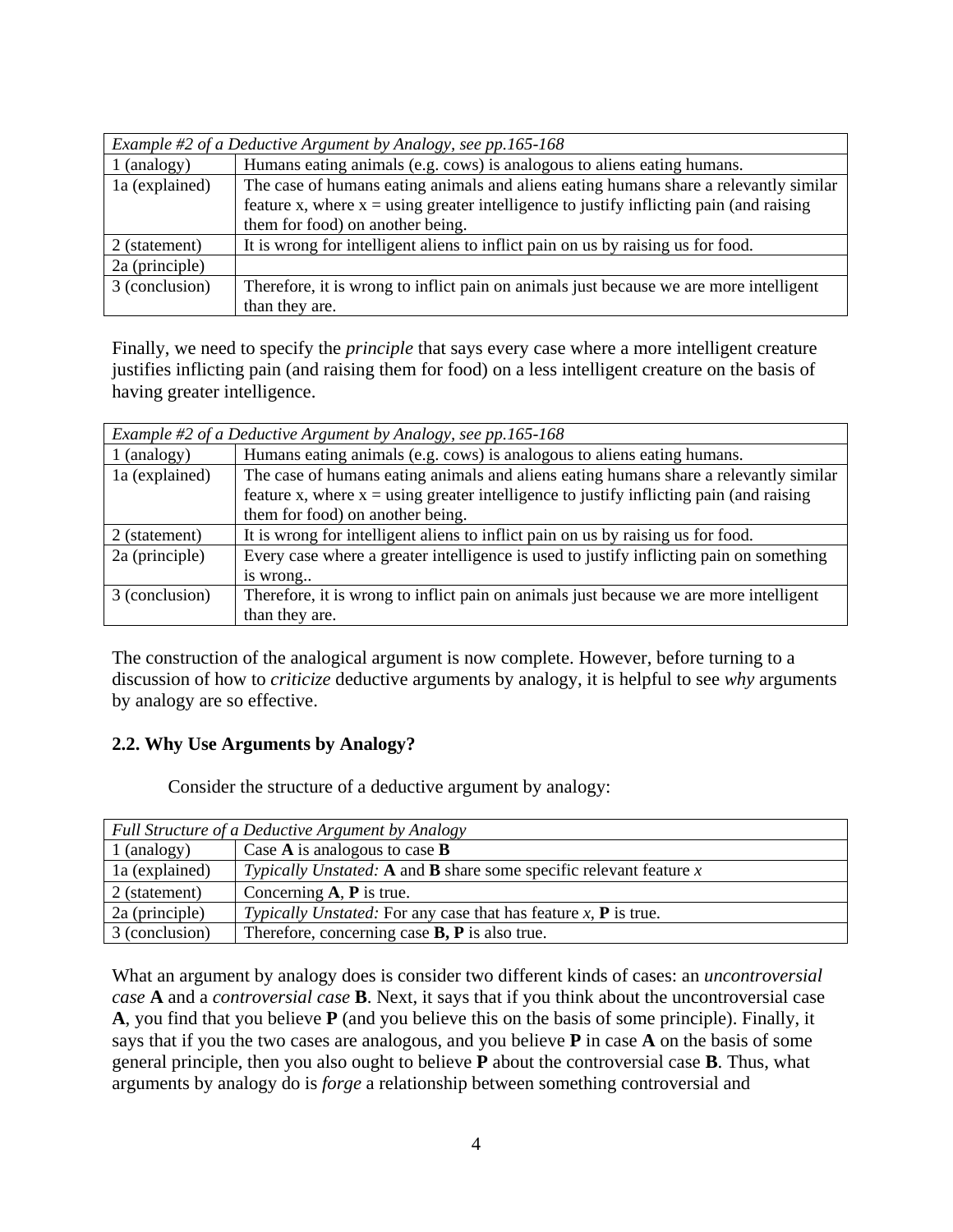uncontroversial, then rely on what you already believe concerning uncontroversial matters (and *why* you believe it) in order to get you to believe something similar about a controversial matter.



In sum, it aims to start from a foundation of *common agreement* and extend agreement to a controversial issue.

Controversial Case: Humans eating animals

Uncontroversial Case: Aliens eating humans.

Uncontroversial Statement: It is wrong for aliens to inflict pain on us by raising us for food

Principle: Greater intelligence is *not* a justification for one being inflicting pain on another.

Controversial Statement (Conclusion): It is wrong to inflict pain on animals by raising them for food because we are more intelligent than they are.

*Classroom Activity*: In a small group, create your own analogical argument and write it on the board. Be sure to fully develop the argument using the structure provided.

#### **2.2 Two Ways to Criticize Deductive Arguments by Analogy**

There are three ways to criticize deductive arguments by analogy.

1. *Criticize the Analogy* (2a) by arguing that **A** is not analogous to **B**. That is, argue that **A** is not relevantly similar to **B**.

2. Criticize the *Statement* (2) and the *Principle* (2a) by saying that the statement is false and that the principle is false.

3. Accept the *Statement* (2) but reject the *Principle* (2a) by denying that **A** and **B** both imply the Principle (2a).

The **first way** to criticize deductive arguments by analogies is to reject the analogy upon which the argument is built.

1. Reject the *Analogy* (1a), i.e. reject that **A** and **B** share some specific relevant feature *x*. In the case of the water/wine example, this would amount to saying that water and wine are not liquids. In the case of the human/alien example, this would amount to saying that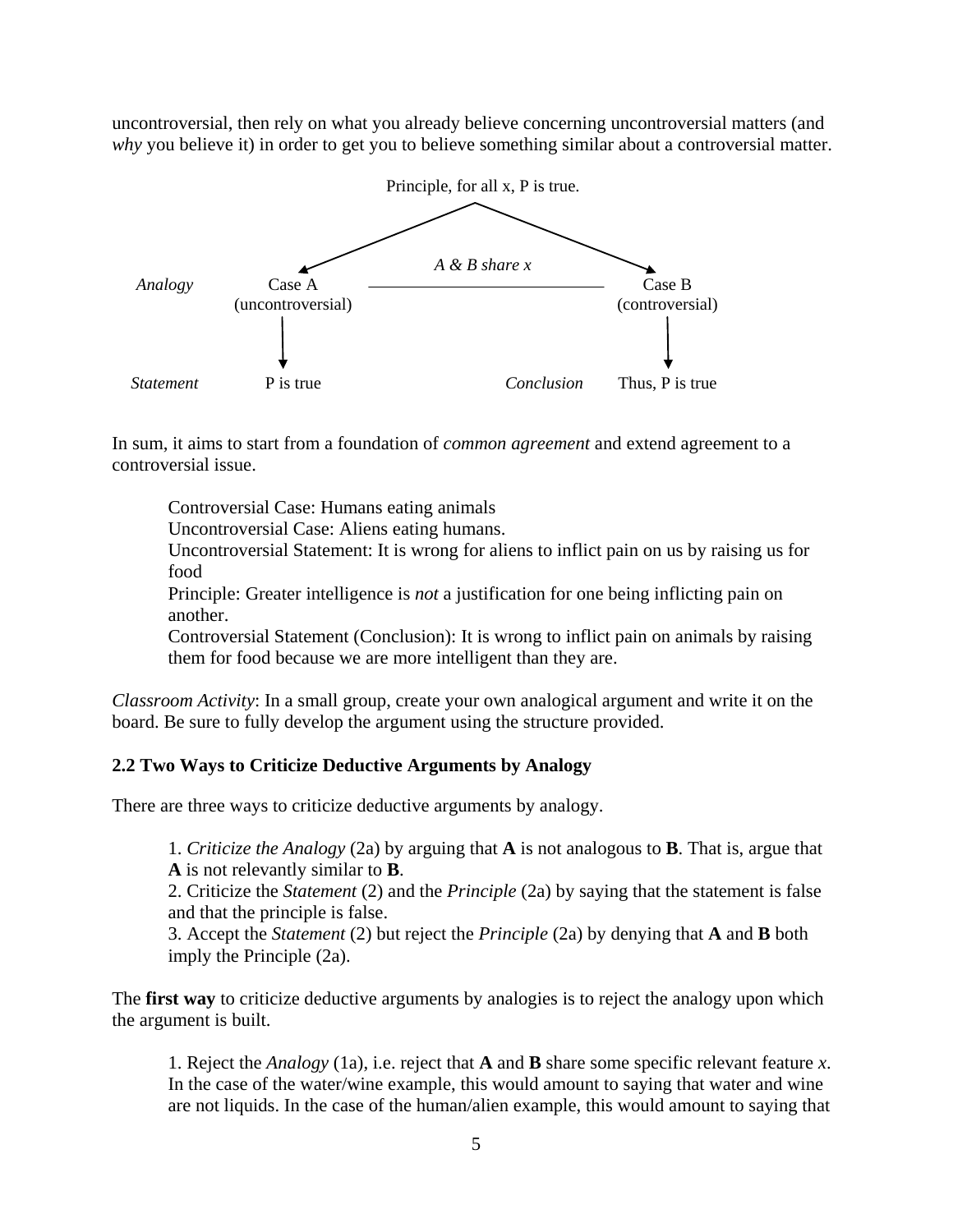both beings do *not* justify inflicting pain on another being on the basis of being more intelligent, e.g. you might say that human being justify inflicting pain on animals on the basis of the fact that humans have souls but animals don't, that humans are self-conscious but animals are not, etc.

The **second way** to criticize deductive arguments by analogies is to reject the *Statement* and thereby reject the *Principle* upon which the argument is built.

2. Reject the *Statement* (2a) and thereby reject the *Principle* (2), i.e. reject that concerning **A**, **P** is true. In the water/wine example, this would amount to arguing that concerning water, if you carelessly step on a floor with water on it, you will *not* slip. In the human/alien example, this would amount to arguing that it is *not* wrong for intelligent aliens to inflict pain on us by raising us for food. Rejecting the *Statement* tends to be very difficult because this part of the argument tends to be one of the least controversial parts.

The **third way** to criticize deductive arguments by analogies is to accept the *Statement* but deny that both cases **A** and **B** imply the *Principle*. In other words, argue that there is some consideration such that **P** is true in **A** but **P** is false in **B**.

3. Accept the *Statement* (2) but reject the *Principle* (2a), i.e. reject that for *any* case that has feature *x*, **P** is true.<sup>[1](#page-5-0)</sup> In the water/wine example, this amounts to (i) accepting the claim that if you carelessly step on a floor with water on it, you will slip but (ii) rejecting this claim for *every* case involving liquids. In other words, you would need to argue that while water and wine are both liquids (1a), and water is slippery (2), there is some *further* consideration with respect to wine that makes the principle false (reject 2a). For example, you would have to argue that wine has a special property in it that makes it non-slippery if you were to step on it. In the human/alien example, you would need to argue that both humans and aliens justify the pain they inflict on less intelligent beings on the basis of being more intelligent (1a), it is wrong for smart aliens to eat humans (2), but there is some *further* consideration with respect to humans eating animals that makes it acceptable. For example, it is only acceptable to eat *really* unintelligent things.<sup>[2](#page-5-1)</sup>

Accepting the *Statement* (2) but rejecting the *Principle* (2a) tends to be the most difficult criticisms to effectively cast against an analogical argument. One way to get at it is to ask yourself the following question:

Is there some additional consideration that explains why **P** is true in case **A** but **P** is false in case **B**? In other words, why might someone reasonable hold that P is true in case A but false in case B?

If you can think of one then you have a reason for accepting the *Statement* but rejecting the *Principle*.

<span id="page-5-1"></span><span id="page-5-0"></span><sup>&</sup>lt;sup>1</sup> Otherwise put, case **A** and case **B** are not explained by the same principle. <sup>2</sup> This would allow you to (i) accept the *Analogy* that humans and aliens justify eating other things on the basis of being *more intelligent*, (ii) accept the *Statement* that it is wrong for aliens to eat humans since humans are not *really*  unintelligent.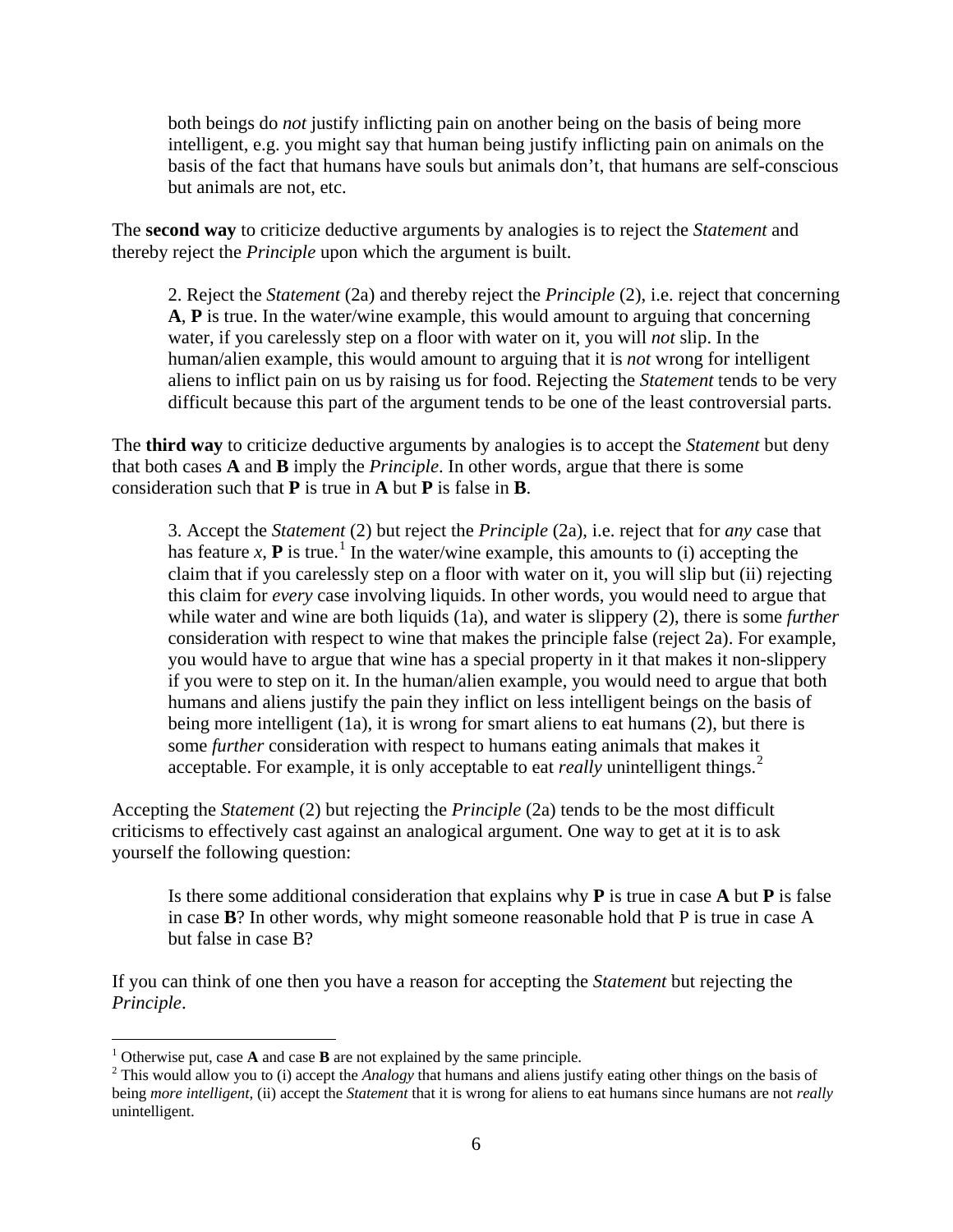Let's consider the following example:

| Full Structure of a Deductive Argument by Analogy |                                                                                           |
|---------------------------------------------------|-------------------------------------------------------------------------------------------|
| $\lceil$ (analogy)                                | Alcohol prohibition is like marijuana prohibition                                         |
| 1a (explained)                                    | During alcohol prohibition there was organized crime in Chicago (which was funded         |
|                                                   | by an illegal substance) and there is organized crime now in Mexico (which is funded      |
|                                                   | by an illegal substance).                                                                 |
| 2 (statement)                                     | Legalization of alcohol eliminated organized crime in Chicago.                            |
| 2a (principle)                                    | For any situation where a substance is illegal and there is organized crime, legalization |
|                                                   | of the substance that funds that organized crime will eliminate that crime.               |
| 3 (conclusion)                                    | Legalization of marijuana will eliminate organized crime in Mexico. <sup>3</sup>          |

In the case of the above analogy, you might reject (1a) by arguing that there is not organized crime in Mexico funded by an illegal substance. In criticizing (2), you might reject that alcohol eliminated organized crime in Chicago. In the case of (2a), you could say that there is a reason for thinking that the legalization of alcohol eliminated crime in Chicago but it will not eliminate crime in Mexico, e.g. because the Mexican cartels have a much more economically diverse criminal organization.

Ex. pp.169: Ex.11-1 #1-3

| Full Structure of a Deductive Argument by Analogy |  |
|---------------------------------------------------|--|
| 1 (analogy)                                       |  |
| 1a (explained)                                    |  |
| $\vert$ 2 (statement)                             |  |
| 2a (principle)                                    |  |
| 3 (conclusion)                                    |  |

*Criticism #1*: Reject the analogy (1a). *Criticism #2*: Reject the statement (2). *Criticism #3*: Reject the principle (2a).

| Full Structure of a Deductive Argument by Analogy |  |
|---------------------------------------------------|--|
| (analogy)                                         |  |
| la (explained)                                    |  |
| 2 (statement)                                     |  |
| 2a (principle)                                    |  |
| 3 (conclusion)                                    |  |

*Criticism #1*: Reject the analogy (1a). *Criticism #2*: Reject the statement (2).

*Criticism #3*: Reject the principle (2a).

| Full Structure of a Deductive Argument by Analogy |  |
|---------------------------------------------------|--|
| U (analogy)                                       |  |
| 1 a (explained)                                   |  |

<span id="page-6-0"></span><sup>&</sup>lt;sup>3</sup> For a specific example of this argument, see Stephen Colbert's interview of Ethan Nadelmann (Episode #05059).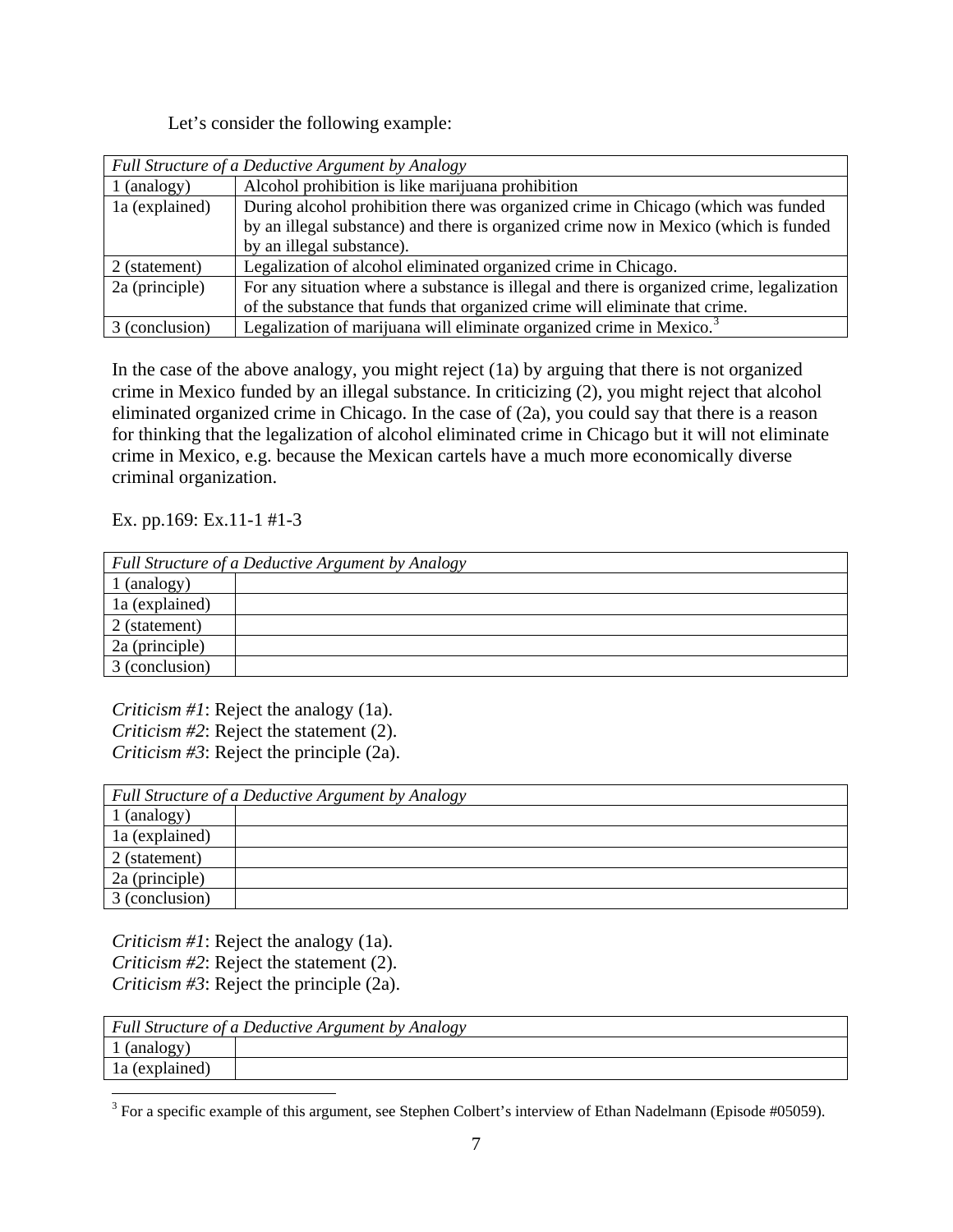| $\sim$<br>statement,<br>∠             |  |
|---------------------------------------|--|
| $\sim$<br>$\sim$<br>(principle)<br>∠a |  |
| $\sim$<br>conclusion)<br>◡            |  |

*Criticism #1*: Reject the analogy (1a). *Criticism #2*: Reject the statement (2). *Criticism #3*: Reject the principle (2a).

## **3. Inductive Arguments by Analogy**

An **inductive argument by analogy** is an inductive argument (an argument that goes beyond the information in the premises by making a projection on the basis of them) that contains an analogy as one of its premises. As such, it is an argument where it is possible for the premises to be true and the conclusion false.

| Full Structure of an Inductive Argument by Analogy |                                                                                                              |
|----------------------------------------------------|--------------------------------------------------------------------------------------------------------------|
| 1 (analogy)                                        | Case $\bf{A}$ is analogous to (relevantly similar to) case $\bf{B}$                                          |
| la (explained)                                     | Case A and Case B share the following similarities: $x$ , $y$ , and $z$ .                                    |
| 2 (statement)                                      | In case $B$ , $P$ is true.                                                                                   |
| 2a (principle)                                     | If <b>A</b> and <b>B</b> are similar in some respects, then it is <i>likely</i> that they will hold in other |
|                                                    | respects.                                                                                                    |
| 3 (conclusion)                                     | Therefore, in case $A$ , $P$ will be (is likely to be) true.                                                 |

For example,

| Full Structure of an Inductive Argument by Analogy |                                                                                         |
|----------------------------------------------------|-----------------------------------------------------------------------------------------|
| $1$ (analogy)                                      | The Michael Phelps of 2012 is like the Michael Phelps of 2008.                          |
| 1a (explained)                                     | Michael Phelps of 2008 and 2012 both are excellent swimmers, in the Olympics, and       |
|                                                    | have been training very hard.                                                           |
| 2 (statement)                                      | The Michael Phelps of 2008 won the gold medal in the 200m butterfly.                    |
| 2a (principle)                                     | If Michael Phelps of 2008 and 2012 are similar in being excellent swimmers, in being    |
|                                                    | in the Olympics, and having trained very hard, then it is likely that they will hold in |
|                                                    | the further respect concerning winning gold in the 200m butterfly.                      |
| 3 (conclusion)                                     | Therefore, the Michael Phelps of 2012 will win gold in the 200m butterfly.              |

An inductive argument by analogy can range in strength from *very weak* to *very strong*. There are two key features that determine the *strength* of an argument:

- 1. The *amount* and *variety* of the features that A and B share.
- 2. The *relevance* of the features shared between **A** and **B** with respect to the conclusion

If **A** and **B** are similar in many relevant ways, then you are likely to have a *strong* argument. However, if **A** and **B** are similar in only a few ways or if the similarities are not really relevant to the conclusion, then you are likely to have a *weak argument*. For example, suppose that Michael Phelps of 2012 is very different than the Michael Phelps of 2008, e.g. he was paralyzed, hated swimming, wasn't training, etc., then the argument would be weaker. In addition, suppose that there was a great deal of overlap between Phelps of 2008 and Phelps of 2012 but they were